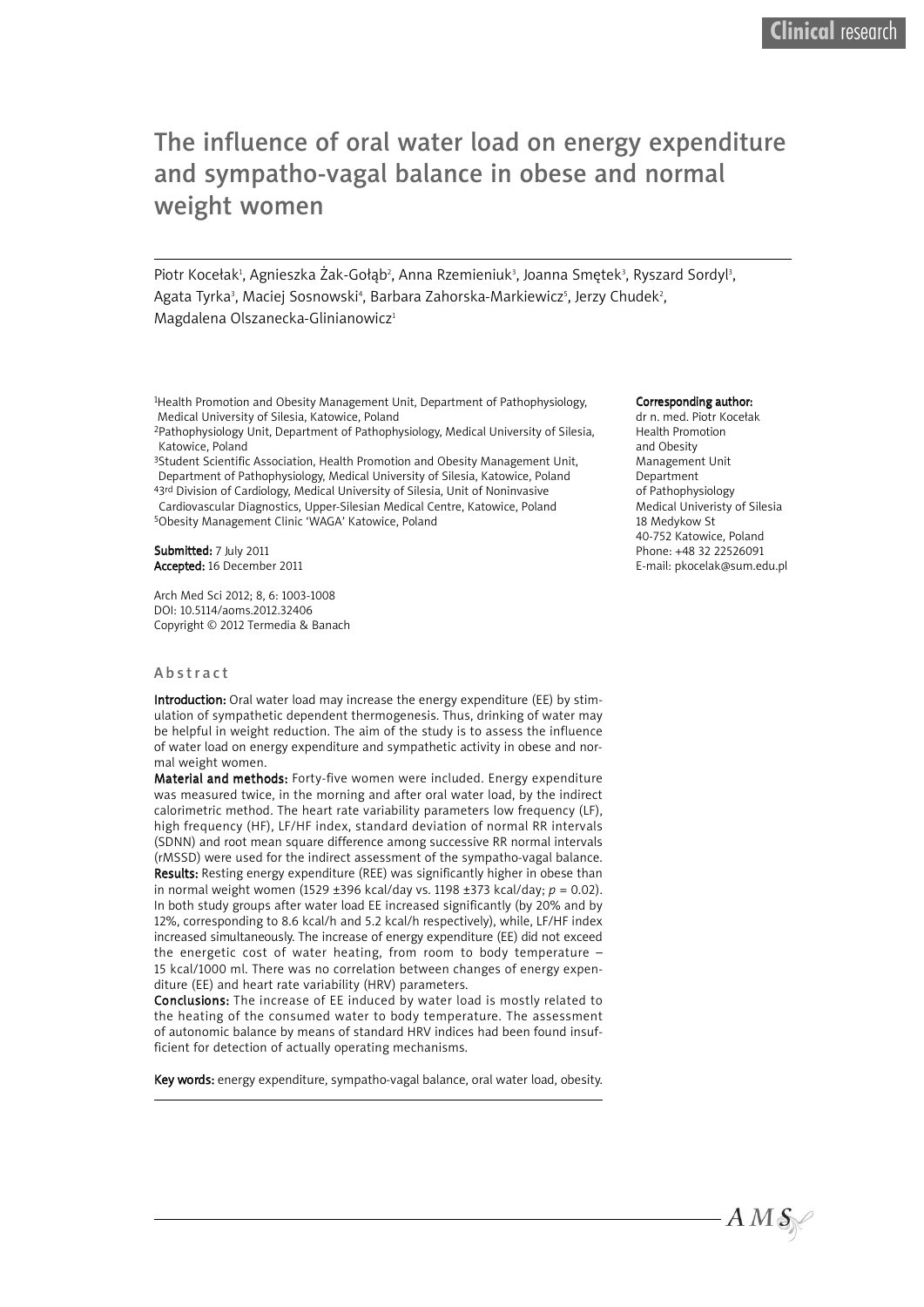P. Kocełak, A. Żak-Gołąb, A. Rzemieniuk, J. Smętek, R. Sordyl, A. Tyrka, M. Sosnowski, B. Zahorska-Markiewicz, J. Chudek, M. Olszanecka-Glinianowicz

## Introduction

The prevalence of obesity and its co-morbidities is increasing worldwide, inspiring a search for methods that increase energy expenditure (EE), other than physical activity. Stimulation of thermogenesis by enhancing sympathetic activity is one of these methods [1].

Thermogenesis includes heat production during enzymatic reactions taking part in all body cells, digestion and absorption of food (dietinduced thermogenesis) and homeostatic reaction of the body exposed to low temperature and exercise (adaptive thermogenesis) [2, 3]. Dietinduced thermogenesis is modified by daily intake of macronutrients and a number of meals [4, 5]. A diet rich in saturated fatty acids, preferred by the obese, decreases heat production during digestion and absorption of food [5]. The main regulator of adaptive thermogenesis is sympathetic activity, partially related to enhanced metabolism of brown adipose tissue [6, 7]. It was shown that obesity is associated with impaired adaptive thermogenesis [8].

Pharmacological methods of sympathetic activity stimulation (enhancing thermogenesis) are associated with adverse drug reactions including hypertension, cardiac arrhythmias and exacerbation of coronary artery disease. Therefore these agents have been withdrawn from the therapy of obesity [9, 10]. Recently, sibutramine, an anorexigenic drug, centrally acting serotonin-norepinephrine reuptake inhibitor, and peripheral stimulator of sympathetic induced thermogenesis, was also withdrawn for similar reasons [11].

One of the possible non-pharmacological methods of sympathetic induced thermogenesis is water load [12-16]. It has been confirmed by observation that the use of a β-adrenolytic agent prior to water load may prevent increased thermogenesis [16].

The aim of the study is to assess the influence of oral water load on energy expenditure and sympatho-vagal balance in obese and normal weight women.

## Material and methods

The study group consisted of 45 females, including 24 obese (BMI (body mass index)  $\geq$  30 kg/m<sup>2</sup>) and 21 normal weight (BMI 18.5-24.9 kg/m2), without concomitant diseases. The characteristics of study groups are presented in Table I.

The exclusion criteria included the presence of morbid obesity (BMI  $\geq$  40 kg/m<sup>2</sup>), acute and chronic diseases, any drug use, including contraceptive agents, changes of body mass exceeding 3 kg during the last 6 months, abnormal resting electrocardiogram, smoking, drinking more than 3 drinks per week, endocrine disorders, such as hyper- and hypothyroidism, Cushing's syndrome, and polycystic ovary syndrome. The study was approved by the Local Bioethics Committee. All the subjects gave their informed consent for participation in the study.

Study procedures were conducted between 8.00 and 9.00 in the morning, after 16-hour overnight fast. Anthropometric measurements (body weight and height) were performed, and body mass index (BMI) was calculated according to the standard formula. Body composition was assessed by the bioimpedance method using a Bodystat 1500 analyser (Douglas, Isle of Man) and standardised resting electrocardiograph (Aspel A-100, Zabierzow, Poland) [17] was performed. Resting energy expenditure (REE) measurement (during 30 min, after 60 min of rest) was performed by the indirect calorimetric method (MedGraphics, Minnesota, USA) [18], on the basis of oxygen and carbon dioxide concentrations analysed in exhaled air. The calibration was performed before each examination. The second energy expenditure (EE) measurement was performed for 1 h after the ingestion of 1000 ml of low mineralized non-sparkling water (Nałęczowianka) stored at room temperature (22°C) in 5 min.

Heart rate variability (HRV) analysis for the indirect assessment of autonomic cardiac control was performed based on 12-lead electrocardiographic monitoring (Suprima 12, Oxford, United Kingdom) [19] during the whole individual examination. Two time-domain measures, i.e. standard deviation of all

Table I. Characteristics of study groups (median values and inter-quartile range in brackets)

| Parameter                 | Obese $(n = 24)$  | Normal weight $(n = 21)$ | Value of p |
|---------------------------|-------------------|--------------------------|------------|
| Age [years]               | $27(23-32)$       | $23(22-25)$              | & 0.01     |
| Body weight [kg]          | 94.0 (80.1-96.1)  | 57.0 (55.0-60.0)         | < 0.001    |
| BMI [ $kg/m2$ ]           | 31.6 (30.0-35.6)  | 21.6 (20.6-22.9)         | & 0.001    |
| Free fat mass [%]         | 55.3 (53.5-57.0)  | 71.1 (66.8-73.0)         | < 0.001    |
| Free fat mass [kg]        | 50.7 (46.0-53.8)  | 40.0 (38.6-42.5)         | < 0.001    |
| Fat mass [%]              | 44.7 (43.0-46.5)  | 28.9 (27-33.2)           | < 0.001    |
| Fat mass [kg]             | 41.9 (34.1-46.4)  | 17.4 (14.6-20.1)         | < 0.001    |
| Respiratory quotient (RQ) | $0.78(0.73-0.84)$ | $0.76(0.75-0.79)$        | <b>NS</b>  |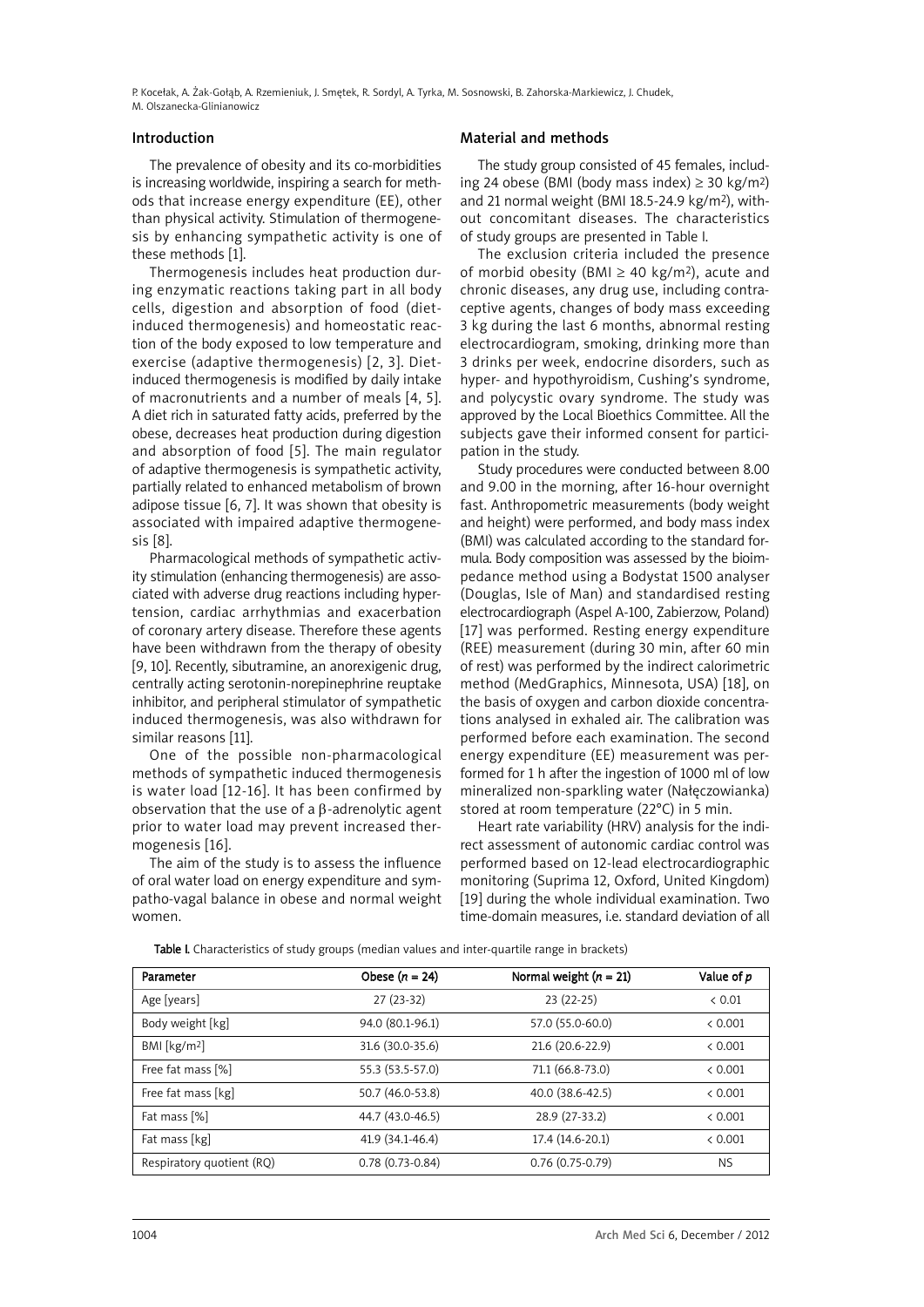normal RR intervals (SDNN, ms) and root-meansquare difference between successive RR normal intervals (rMSSD, ms) and four frequency-domain measures, including total spectral power (TP, 0.04- 0.4 Hz), low frequency (LF, 0.04-0.15 Hz, ms2), high frequency (HF,  $0.15$ -0.4 Hz, ms<sup>2</sup>), as well as the LF/HF index. The SDNN and TP were considered as reflecting the level of overall cardiac autonomic control, RMSSD and HF as indices of parasympathetic control, and LF and LF/HF as indices of sympathetic activity [19]. All measurements were performed in 5-minute epochs. Only 5-minute periods of uninterrupted sinus rhythm were accepted. In the final analysis averaged values of baseline HRV parameters from three consecutive 5-minute periods that did not change by more than 15% were considered as the reference [20].

## Statistical analysis

Statistical analyses were performed using Statistica 8.0 PL (StatSoft Polska, Krakow, Poland). The results are presented as median values with inter-quartile ranges or mean values with 95% confidence interval (for serial measurements).

Mann-Whitney *U* test was used for comparison of quantitative variables between study groups and Wilcoxon test was used to show changes of parameters after water load. The univariate correlation coefficients were calculated according to Spearman. The results were considered as significant with a *p* value of less than 0.05.

## Results

As expected, the REE was significantly higher in obese than in normal weight women (Table II). However, REE calculated per body surface area and respiratory quotient (RQ) were similar in both groups.

In both study groups, water load was followed by a significant increase in EE, slightly higher in the obese (Table II). The increase of EE in an hour per body surface area in the obese (8.6 ±14.1 kcal/ 1.73 m<sup>2</sup>) and in the normal weight group (5.2  $\pm$ 8.7 kcal/1.73 m2) did not differ significantly (Figure 1). The RQ value did not change in the obese (0.78 (95% CI: 0.76-0.80) vs. 0.79 (95% CI: 0.75-0.84), *p* < 0.05), but diminished in the normal weight group (0.79 (95% CI: 0.75-0.83) vs. 0.76 (95% CI: 0.71-0.81),  $p < 0.05$ ).

The initial values of HRV parameters of cardiac autonomic control were similar in both study groups (Table III). After water load no change of heart rate was observed (Table III). There was a moderate increase of LF/HF index values in both study groups. The TP and LF increased significantly, exclusively in the obese (Table III).

The HRV response to water load was heterogeneous. Significant changes of HRV parameters, defined as at least 30% increase or decrease of the initial values of total power (TP) and SDNN [20], were observed only in a few subjects. A TP increase was found in 7 obese and 5 normal weight, and a decrease in 2 obese and 3 normal weight women. An SDNN increase was observed in 2 obese and 1 normal weight and decrease in a single obese and 2 normal weight women. The subgroups of subjects with clinically significant changes were not sufficient for further statistical comparisons.

There was no correlation between changes of EE and studied HRV parameters induced by water load in both study groups and in the combined analysis.

## Discussion

The results presented in this study demonstrate that the increase of the energy expenditure induced by oral water load is relatively small, sufficient for ingested water warming to body temperature, but not as a supportive method of weight reduction.



Figure 1. The increase of energy expenditure (EE) after water load in normal weight (*n* = 21) and obese (*n* = 24) women

Table II. The influence of water load on metabolic parameters (means and 95% confidence interval)

|                        | Obese $(n = 24)$                       |                   | Normal weight $(n = 21)$ |                     |
|------------------------|----------------------------------------|-------------------|--------------------------|---------------------|
|                        | <b>REE</b>                             | EE                | <b>REE</b>               | EE                  |
| kcal/day               | 1529^ (1344-1715)                      | 1755* (1610-1900) | 1198 (1028-1368)         | 1315** (1140-1491)  |
| kcal/m <sup>2</sup> /h | 31.3 (28.2-34.4)                       | 36.3 (33.3-39.3)  | 30.8 (26.4-35.2)         | 33.8*** (29.1-38.6) |
| kJ/min                 | $3.7^{\wedge \wedge \wedge}$ (3.3-4.1) | $4.3*8$ (3.9-4.7) | $1.6(1.4-1.9)$           | $1.8***$ (1.5-2.0)  |

EE - energy expenditure, REE - resting energy expenditure; \*p < 0.05, \*\*p < 0.01, \*\*\*p < 0.001 - before vs. after water load; ^p < 0.05,  $4\wedge\wedge p$  < 0.001 – before water load obese vs. normal weight;  ${}^{8}p$  < 0.001 – after water load obese vs. normal weight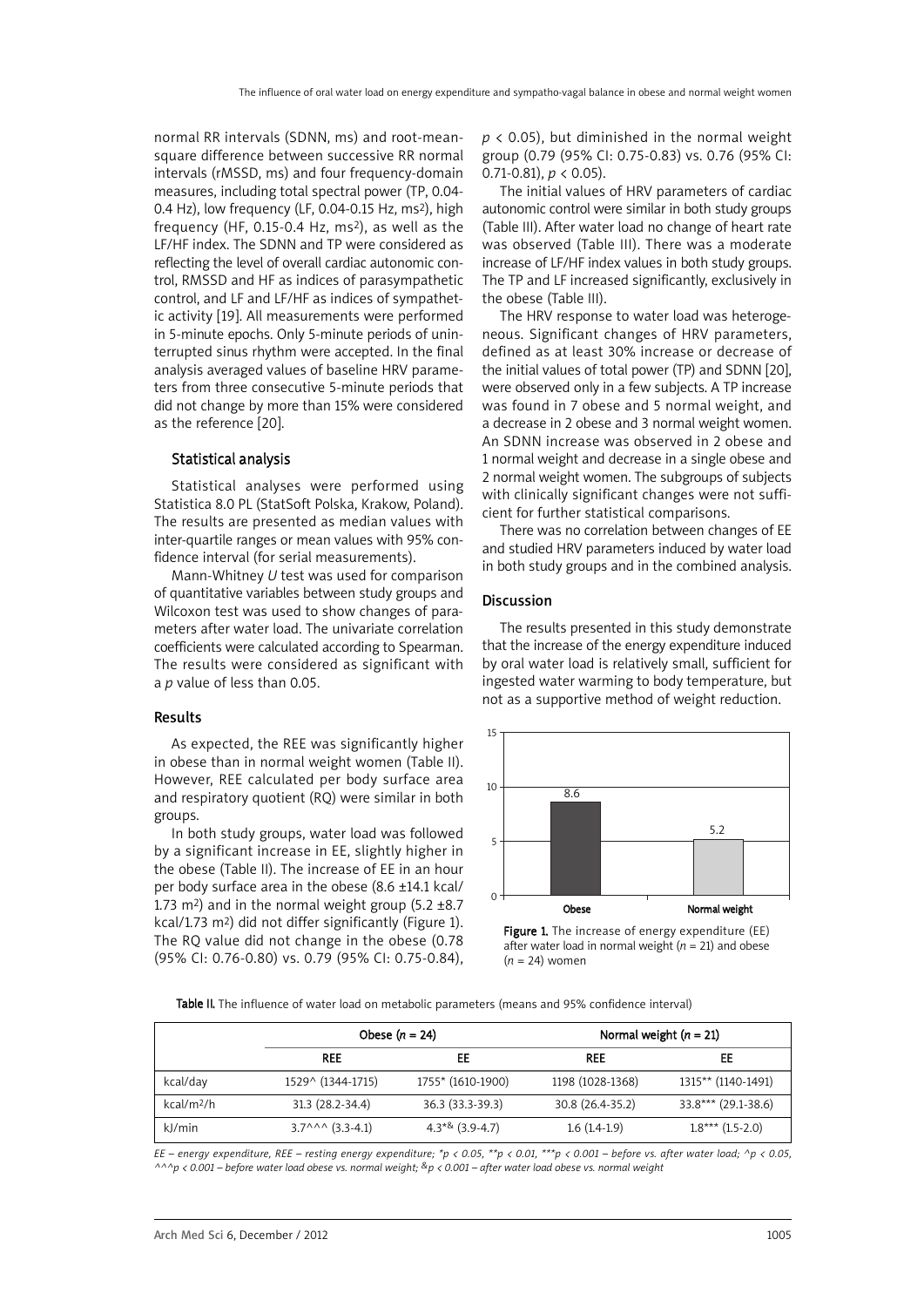P. Kocełak, A. Żak-Gołąb, A. Rzemieniuk, J. Smętek, R. Sordyl, A. Tyrka, M. Sosnowski, B. Zahorska-Markiewicz, J. Chudek, M. Olszanecka-Glinianowicz

| Table III. Heart rate variability parameters in studied groups before and after water load (means and 95% confidence |  |  |  |
|----------------------------------------------------------------------------------------------------------------------|--|--|--|
| interval)                                                                                                            |  |  |  |

| Water load                     | Obese $(n = 24)$  |                     | Normal weight $(n = 21)$ |                     |  |
|--------------------------------|-------------------|---------------------|--------------------------|---------------------|--|
|                                | <b>Before</b>     | After               | <b>Before</b>            | After               |  |
| $RR$ [ms]                      | 877 (833-921)     | 901 (856-947)       | 863 (800-926)            | 875 (816-934)       |  |
| Total power [ms <sup>2</sup> ] | 4067 (2977-5158)  | 5447* (3829-7065)   | 4684 (3502-5866)         | 5227 (3528-6927)    |  |
| LF $\text{[ms2]}$              | 1003 (709-1297)   | 1248** (958-1538)   | 1317 (966-1668)          | 1493 (970-2016)     |  |
| HF $\text{[ms2]}$              | 898 (573-1224)    | 888 (615-1160)      | 1081 (723-1438)          | 858 (622-1095)      |  |
| LF/HF                          | $1.32(1.04-1.60)$ | $1.73*$ (1.33-2.10) | $1.47(1.10-1.80)$        | $1.79*$ (1.40-2.10) |  |
| SDNN [ms]                      | 70.8 (59.3-82.4)  | 74.4 (62.3-86.5)    | 75.3 (64.4-86.1)         | 72.2 (58.7-85.6)    |  |
| rMSSD [ms]                     | 62.5 (45.6-79.5)  | 63.2 (51.5-75.0)    | 65.2 (53.0-77.4)         | 58.2 (45.1-71.3)    |  |

RR - duration between two consecutive R waves of the ECG, LF - low frequency (0.04-0.15 Hz), HF - high frequency (0.15-0.4 Hz), LF/HF - low frequency/high frequency index, SDNN - standard deviation of all normal RR intervals, rMSSD - root-mean-square difference between succes*sive RR normal intervals; \*p < 0.05, \*\*p < 0.01 – after vs. before water load*

The increase of energy expenditure after water load observed in the present study reached 20% on average in the obese and 12% in normal weight women. It was lower than previously reported (30%) [16], despite a higher water load (1000 ml vs. 500 ml).

As mentioned, the increase in energy expenditure after water load of room temperature (22°C) is mostly the consequence of the thermic effect of the ingested water (water heating) [16]. Heating of 1000 ml of ingested water from room temperature (22°C) is estimated at 15 kcal (1000 ml × 15 cal/g  $\times$  K). The energy for this process derives from blood redistribution (constriction of peripheral vessels) due to sympathetic activation induced by water load [13]. Therefore, the increase of energy expenditure after water load may be lower than its thermic effect. In both studied groups of females during the first hour after water load the enhancement of energy expenditure was lower: 8.6 kcal and 5.2 kcal over 60 min in obese and normal weight women, respectively. Thus we suggest that blood redistribution reduced heat loss though the skin due to vessel constriction. The results of our study are in line with those obtained by Brown *et al.* [21], who reported that lowering of the temperature of drinking water by 3°C increased energy expenditure by 5%.

The redistribution of circulating blood from the skin to the gastrointestinal tract after water load is the effect of sympathetic and parasympathetic activity changes. Distension of the stomach, especially up to the volume of 125 ml, is one of the mechanisms of sympathetic activation [22, 23]. Moreover, ingestion of hypo-osmotic fluid results in sodium-dependent stimulation of sympathetic receptors [24-26]. We could not exclude that other mechanisms of sympathetic/parasympathetic modulation by room temperature water load, such as stimulation of the sensory receptor of the trigeminal nerve in the oral cavity, may participate in it.

Cold oral water load may potentially stimulate the trigemino-cardiac reflex (TCR) [27-29].

It should be stressed that only some [12-16], and not all [30-36] studies revealed that the increase in EE induced by water load is mediated by sympathetic activation. The conducted studies have varied in methodology of EE determination and study subject characteristics. Some of them included only normal weight subjects [30, 31, 34], others both normal weight and overweight subjects [32, 35, 36], or males and females with different nutritional status [35]. Moreover, the number of studied subjects usually did not exceed 20.

After water load, we have observed an increase of the LF/HF index, independent from body mass. The index according to some investigators reflects the balance between sympathetic and parasympathetic components of the autonomic nervous system [37], while to others it reflects increased sympathetic modulation [19, 38]. In studies assessing HRV parameters and additionally gastric electric activity by electrogastrography after water load, vagus nerve activation was shown [39, 40]. In addition, the increased thermogenesis may be partially related to the ingestion of hypo-osmotic fluids [41], enhanced anabolic processes in swollen cells [42] and in consequence increased EE [16, 21].

We failed to find a correlation between changes of HRV and of EE parameters. However, it is a weak piece of evidence to deny the important role of sympathetic activation in the thermic effect of water ingestion. As we used the constant volume of water load, the expected sympathetic activation should be quite similar in all study subjects. Unfortunately, the assessment of sympathetic activity by spectral analysis of HRV is a low specific method [43].

In line with a previous study [16], we observed a decline of RQ after water load in normal weight subjects exclusively, which may reflect the increased utilisation of carbohydrates. The lack of RQ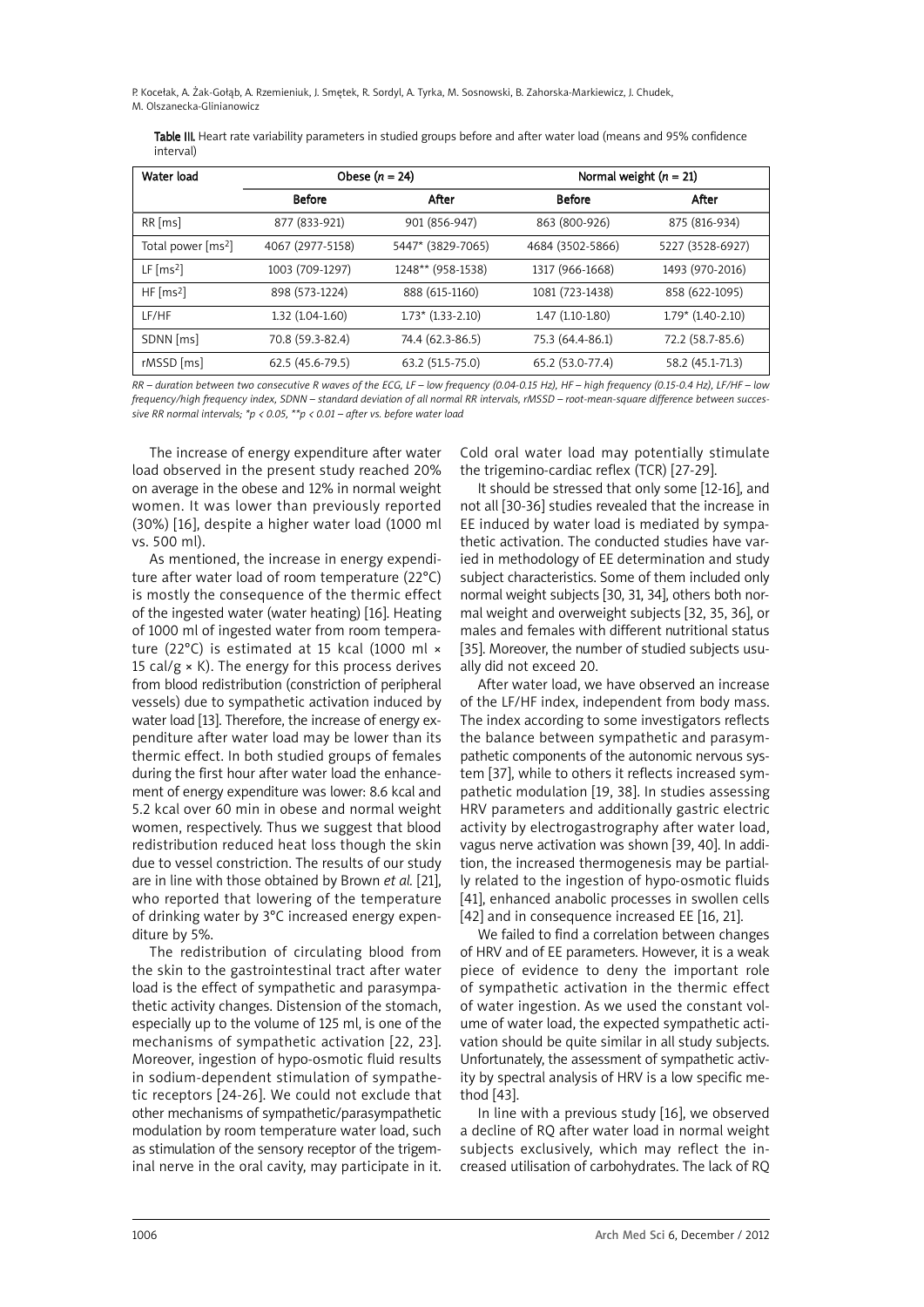changes in obese women proves the "metabolic inflexibility" phenomenon referring to the impaired switch between carbohydrate and lipid oxidation in the obese [41].

It should be stressed that regardless of the mechanisms increasing EE after oral water load, the results of the present study show that drinking water does not lead to a clinically significant increase of EE that might be helpful in the management of obesity. However, this observation does not exclude that drinking of water before food ingestion may accelerate the appearance of postprandial satiety.

The main limitation of our study is the assessment of sympatho-vagal balance by spectral analysis of HRV only. The assessment of autonomic balance by means of standard heart rate variability indices had been found insufficient for detection of actually operating mechanisms. Moreover, we did not test the various volumes and temperatures of water load.

In conclusion, the increase of EE induced by water load is mostly related to the heating of the consumed water to body temperature. The assessment of autonomic balance by means of standard HRV indices was found insufficient for detection of actually operating mechanisms.

#### Acknowledgments

None of the authors declares any conflict of interest. The study was carried out as a research project of the Medical University of Silesia.

**References** 

- 1. Clapham JC, Arch JR. Thermogenic and metabolic antiobesity drugs: rationale and opportunities. Diabetes Obes Metab 2007; 9: 259-75.
- 2. Lowell BB, Spiegelman BM. Towards a molecular understanding of adaptive thermogenesis. Nature 2000; 404: 652-60.
- 3. Tews D, Wabitsch M. Renaissance of brown adipose tissue. Horm Res Paediatr 2011; 75: 231-9.
- 4. Cannon B, Nedergaard J. Brown adipose tissue: function and physiological significance. Physiol Rev 2004; 84: 277-359.
- 5. Mercer SW, Trayhurn P. Effect of high fat diets on energy balance and thermogenesis in brown adipose tissue of lean and genetically obese ob/ob mice. J Nutr 1987; 117: 2147-53.
- 6. Ravussin E, Gautier JF. Metabolic predictors of weight gain. Int J Obes Relat Metab Disord 1999; 23 (Suppl. 1): 37-41.
- 7. Wijers SL, Saris WH, Marken Lichtenbelt WD. Individual thermogenic responses to mild cold and overfeeding are closely related. J Clin Endocrinol Metab 2007; 92: 4299-305.
- 8. Stock MJ. Gluttony and thermogenesis revisited. Int J Obes Relat Metab Disord 1999; 23: 1105-17.
- 9. Persky AM, Ng C, Song MH, et al. Comparison of the acute pharmacodynamic responses after single doses of ephedrine or sibutramine in healthy, overweight volunteers. Int J Clin Pharmacol Ther 2004; 42: 442-8.
- 10. Shekelle PG, Hardy ML, Morton SC, et al. Efficacy and safety of ephedra and ephedrine for weight loss and athletic performance: a meta-analysis. JAMA 2003; 289: 1537-45.
- 11. James WP, Caterson ID, Coutinho W, et al. Effect of sibutramine on cardiovascular outcomes in overweight and obese subjects. N Enl J Med 2010; 363: 905-17.
- 12. Bourque CW, Ciura S, Trudel E, Stachniak TJ, Sharif-Naeini R. Neurophysiological characterization of mammalian osmosensitive neurones. Exp Physiol 2007; 92: 499-505.
- 13. Scott EM, Greenwood JP, Gilbey SG, Stoker JB, Mary DA. Water ingestion increases sympathetic vasoconstrictor discharge in normal human subjects. Clin Sci 2001; 100: 335-42.
- 14. Jordan J, Shannon JR, Black BK, et al. The pressor response to water drinking in humans: a sympathetic reflex? Circulation 2000; 101: 504-9.
- 15. Geelen G, Greenleaf JE, Keil LC. Drinking-induced plasma vasopressin and norepinephrine changes in dehydrated humans. J Clin Endocrinol Metab 1996; 81: 2131-5.
- 16. Boschmann M, Steiniger J, Hille U, et al. Water-induced thermogenesis. J Clin Endocrinol Metab 2003; 88: 6015-9.
- 17. Lukaski HC. Assessment of body composition using tetrapolar bioelectrical impedance analysis. In: Whitehead RG, Prentice A (eds.). New techniques in nutritional research. Academic, San Diego, 1988; 303-15.
- 18. Jequier E. Long-term measurement of energy expenditure in man: direct of indirect calorimetry. In: Bjorntorp P, Caireila M, Howard AN (eds.). Recent advances in obesity research III. John Libbey, London 1981; 130-5.
- 19. Task Force of the European Society of Cardiology and the North American Society of Pacing and Electrophysiology. Heart rate variability: standards of measurement, physiological interpretation and clinical use. Circulation 1996; 93: 1043-65.
- 20. Sosnowski M. Heart rate variability. In: Macfarlane PW, et al. (eds.). Comprehensive electrocardiology. Springer, London 2010; 1516-674.
- 21. Brown C, Dulloo A, Montani JP. Water-induced thermogenesis reconsidered: the effects of osmolality and water temperature on energy expenditure after drinking. J Clin Endocrinol Metab 2006; 91: 3598-602.
- 22. von Orshoven NP, Oey PL, van Schelven LJ, Roelofs JM, Jansen PA, Akkermans LM. Effect of gastric distension on cardiovascular parameters: gastrovascular reflex is attenuated in the elderly. J Physiol 2004; 555: 573-83.
- 23. Goetze O, Steingoetter A, Menne D, et al. The effect of macronutrients on gastric volume responses and gastric emptying in humans: a magnetic resonance imaging study. Am J Physiol Gastrointest Liver Physiol 2007; 292: G11-7.
- 24. Haberich FJ. Osmoreception in the portal circulation. Fed Proc 1968; 27: 1137-41.
- 25. Osaka T, Kobayashi A, Inoue S. Vago-sympathoadrenal reflex in thermogenesis induced by osmotic stimulation of the intestines in the rat. J Physiol 2002; 540: 665-71.
- 26. Thornton SN, Omouessi ST, Falconetti C. Mineralocorticoid modulation of central angiotensin-induced neuronal activity, water intake and sodium appetite. Braz J Med Biol Res 2007; 40: 699-705.
- 27. Schaller B, Probst R, Strebel S, Gratzl O. Trigeminocardiac reflex during surgery in the cerebellopontine angle. J Neurosurg 1999; 90: 215-20.
- 28. Bernhard J, Schaller B, Buchfelder M, Filis A. Cardiac autonomic control in neurosurgery the example of trigemino-cadiac reflex. Arch Med Sci 2007; 3: 287-92.